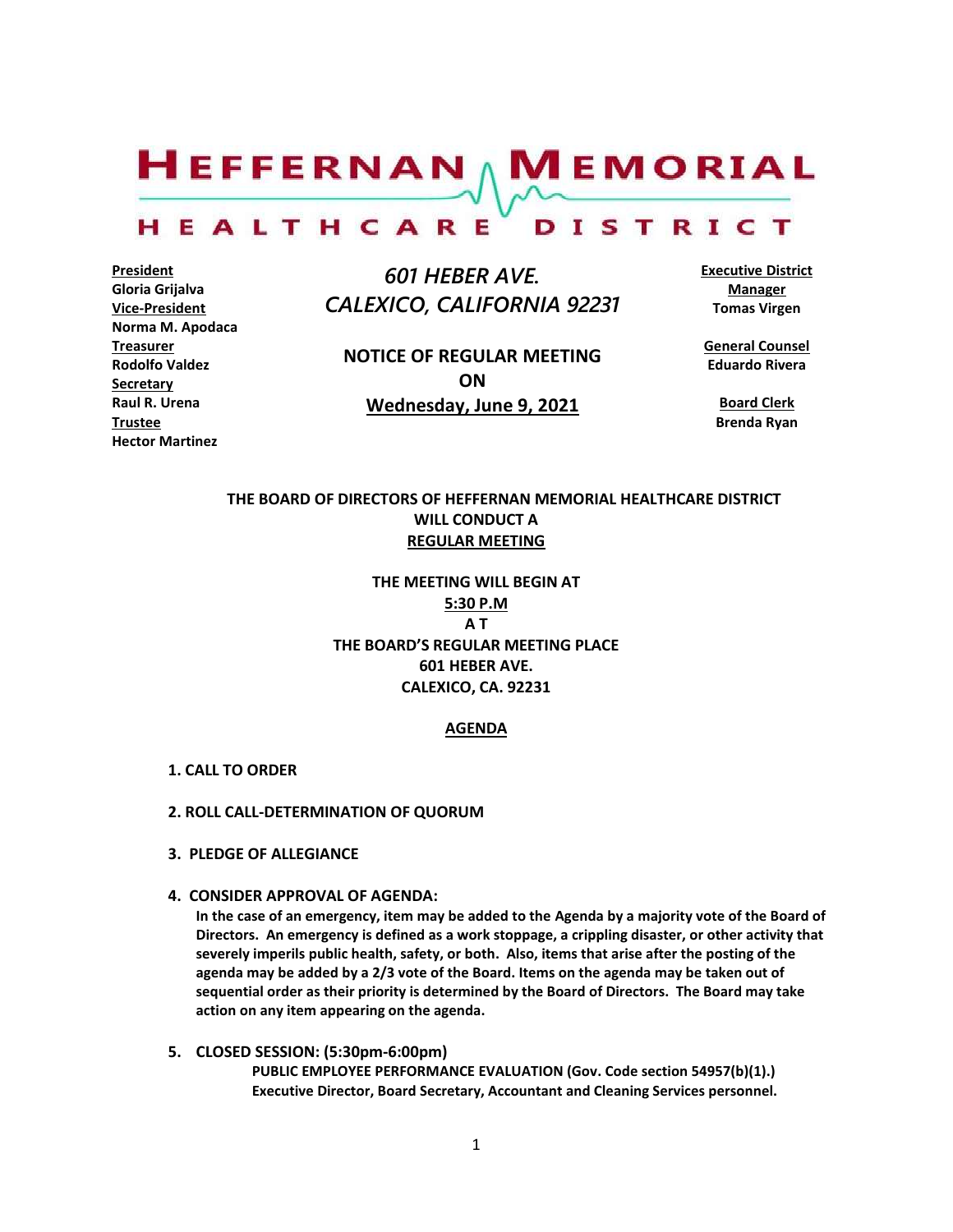**Gov. Code section 54957 (b) (4): For the purposes of this subdivision, the term "employee" shall include an officer or an independent contractor who functions as an officer or an employee but shall not include any elected official or member of the legislative body…Closed sessions held pursuant to this subdivision shall not include discussion or action on proposed compensation except for a reduction of compensation that results from the imposition of discipline.**

## **6. PUBLIC COMMENT TIME:**

**Public comment time on items not appearing on the agenda will be limited to 3 minutes per person and 15 minutes per subject. The Board may find it necessary to limit total time allowable for all public comment on items not appearing on the agenda at any one meeting to one hour. Persons desiring longer public comment time and/or action on specific items shall contact the Secretary and request that the item be placed on the agenda for the next regular meeting.**

# **7. REPORTS ON MEETING AND EVENTS ATTENDED BY DIRECTORS, AND AUTHORIZATION FOR DIRECTOR ATTENDANCE AT UPCOMING MEETINGS AND EVENTS/DIRECTORS COMMENTS:**

- **a. Brief reports by Directors on meetings and event attended. Schedule of upcoming Board meetings and events.**
- **8. REPORTS BY ALL HMHD COMMITTEES**
- **9. COMMENTS BY PROMOTION AND PUBLIC RELATIONS TONY PIMENTEL**

### **10. COMMENTS BY EXECUTIVE DISTRICT MANAGER TOMAS VIRGEN**

**11. COMMENTS BY GENERAL COUNSEL EDUARDO RIVERA**

#### **12. DISCUSSION AND/OR ACTION ITEMS:**

- **a. Discussion and/or Action: Status Report by J. Sanders, Architects on 400 Mary Modernization.**
- **b. Discussion and/or Action: Review of Independent Contractor agreement with Mexus Healthcare Solutions, Inc. and possible adoption of 2021-2022 agreement.**
- **c. Discussion and/or Action: Presentation by current Grant providers on status of grant programs. (5 minutes each)**
- **d. Discussion and/or action on approval of grant proposals for fiscal year 2021-2022.**
- **e. Discussion and/or action on approval of supplemental scholarship funds for approved applicants not to exceed the amount of \$1,500.00. (School Supplies)**

## **13. ITEMS FOR FUTURE AGENDAS:**

**This item is placed on the agenda to enable the Board to identify and schedule future items for discussion at upcoming Board meetings and/or identify press release opportunities.**

#### **14. ADJOURNMENT:**

- **a. Regular Board meetings are held on the second and fourth Wednesday of each month.**
- **b. The next regular meeting of the Board will be held at 5:30 P.M., June 23, 2021.**
- **c. The agenda package and material related to an agenda item submitted after the packet's distribution to the Board are available for public review in the lobby of the District office during normal business hours**